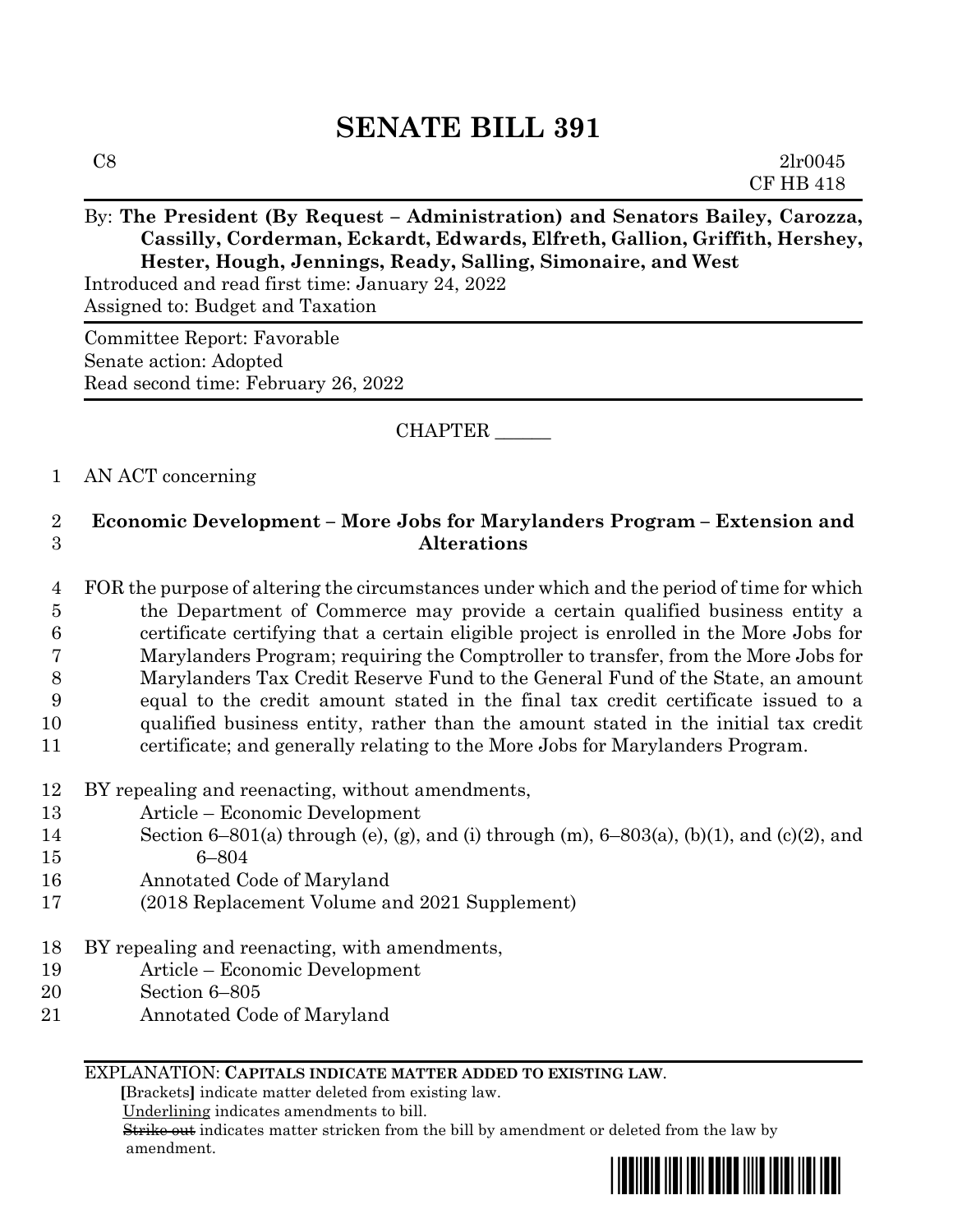|                                    | $\overline{2}$                                                                                                                                                                                | <b>SENATE BILL 391</b> |                                                                                                                                                                                                                                                    |  |  |  |  |  |
|------------------------------------|-----------------------------------------------------------------------------------------------------------------------------------------------------------------------------------------------|------------------------|----------------------------------------------------------------------------------------------------------------------------------------------------------------------------------------------------------------------------------------------------|--|--|--|--|--|
| $\mathbf{1}$                       |                                                                                                                                                                                               |                        | (2018 Replacement Volume and 2021 Supplement)                                                                                                                                                                                                      |  |  |  |  |  |
| $\overline{2}$<br>3<br>4<br>5<br>6 | BY repealing and reenacting, without amendments,<br>Article - Tax - General<br>Section $10-741(a)$ through (c)<br>Annotated Code of Maryland<br>(2016 Replacement Volume and 2021 Supplement) |                        |                                                                                                                                                                                                                                                    |  |  |  |  |  |
| 7<br>$8\,$<br>9<br>10<br>11        | BY repealing and reenacting, with amendments,<br>Article - Tax - General<br>Section $10-741(d)$<br>Annotated Code of Maryland<br>(2016 Replacement Volume and 2021 Supplement)                |                        |                                                                                                                                                                                                                                                    |  |  |  |  |  |
| 12<br>13                           |                                                                                                                                                                                               |                        | SECTION 1. BE IT ENACTED BY THE GENERAL ASSEMBLY OF MARYLAND,<br>That the Laws of Maryland read as follows:                                                                                                                                        |  |  |  |  |  |
| 14                                 |                                                                                                                                                                                               |                        | <b>Article – Economic Development</b>                                                                                                                                                                                                              |  |  |  |  |  |
| 15                                 | $6 - 801.$                                                                                                                                                                                    |                        |                                                                                                                                                                                                                                                    |  |  |  |  |  |
| 16                                 | (a)                                                                                                                                                                                           |                        | In this subtitle the following words have the meanings indicated.                                                                                                                                                                                  |  |  |  |  |  |
| 17<br>18                           | (b)                                                                                                                                                                                           |                        | "Benefit year" means a taxable year in which a qualified business entity<br>claims a program benefit established under $\S 6-805$ of this subtitle.                                                                                                |  |  |  |  |  |
| 19<br>20                           | $\left( \mathrm{c}\right)$<br>business that is:                                                                                                                                               | (1)                    | "Business entity" means a person conducting or operating a trade or                                                                                                                                                                                |  |  |  |  |  |
| 21<br>22<br>23<br>24               | or $33$ ; or                                                                                                                                                                                  | (i)                    | primarily engaged in activities that, in accordance with the<br>North American Industrial Classification System (NAICS), United States Manual, United<br>States Office of Management and Budget, 2012 Edition, would be included in Sector 31, 32, |  |  |  |  |  |
| 25                                 |                                                                                                                                                                                               | (ii)                   | located in an opportunity zone.                                                                                                                                                                                                                    |  |  |  |  |  |
| 26                                 |                                                                                                                                                                                               | (2)                    | "Business entity" does not include:                                                                                                                                                                                                                |  |  |  |  |  |
| 27<br>28                           | Article;                                                                                                                                                                                      | (i)                    | a refiner, as defined in $\S$ 10–101 of the Business Regulation                                                                                                                                                                                    |  |  |  |  |  |
| 29                                 |                                                                                                                                                                                               | (ii)                   | a person conducting or operating a trade or business that is:                                                                                                                                                                                      |  |  |  |  |  |
| 30<br>$31\,$                       | Department;                                                                                                                                                                                   |                        | providing adult entertainment, as determined by the<br>1.                                                                                                                                                                                          |  |  |  |  |  |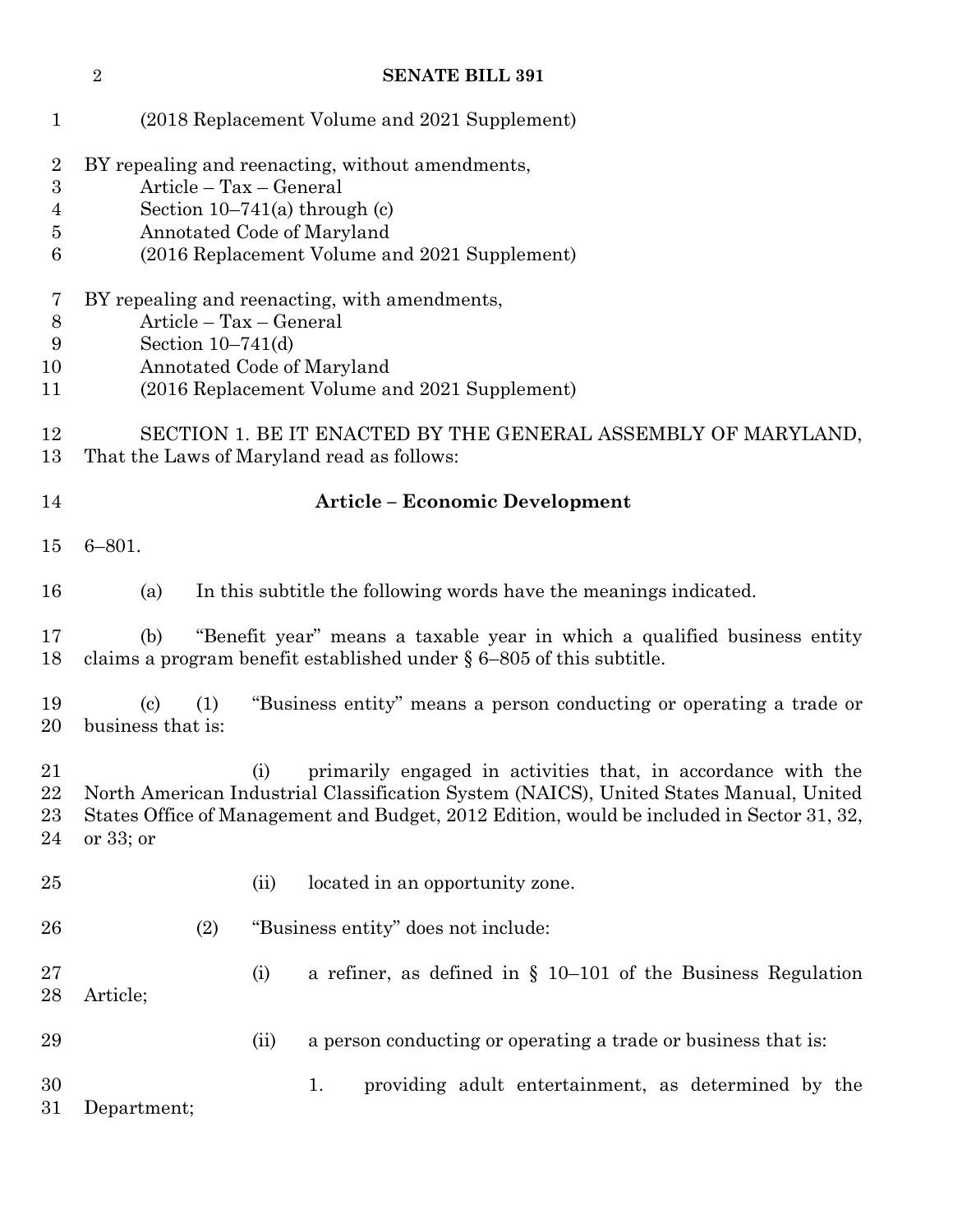## **SENATE BILL 391** 3

| $\mathbf 1$<br>$\overline{2}$      |                         |       | 2.         | primarily engaged in retail activities, unless the person is<br>operating a grocery store located in an opportunity zone; or                                    |
|------------------------------------|-------------------------|-------|------------|-----------------------------------------------------------------------------------------------------------------------------------------------------------------|
| $\boldsymbol{3}$<br>$\overline{4}$ | beverages; or           |       | 3.         | primarily engaged in the sale or distribution of alcoholic                                                                                                      |
| $\overline{5}$                     |                         | (iii) |            | the following entities:                                                                                                                                         |
| 6                                  |                         |       | 1.         | a private or commercial golf course or country club;                                                                                                            |
| 7                                  |                         |       | 2.         | a tanning salon; or                                                                                                                                             |
| 8                                  |                         |       | 3.         | a bail bondsman.                                                                                                                                                |
| 9<br>10                            | (d)<br>or Tier II area. |       |            | "Eligible project" means a facility operated by a business entity in a Tier I area                                                                              |
| 11<br>12                           | (e)                     |       |            | "Existing business entity" means a business entity that is located in the State<br>at the time it notifies the Department under $\S 6-803(c)$ of this subtitle. |
| 13<br>14                           | (g)                     |       |            | "New business entity" means a business entity that is not located in the State<br>at the time it notifies the Department under $\S 6-803(b)$ of this subtitle.  |
| 15<br>16                           | (i)<br>this subtitle.   |       |            | "Program" means the More Jobs for Marylanders Program established under                                                                                         |
| 17<br>18                           | (i)                     |       |            | "Qualified business entity" means a new business entity or an existing<br>business entity operating an eligible project under this subtitle.                    |
| 19                                 | (k)                     | (1)   |            | "Qualified position" means a position that:                                                                                                                     |
| 20                                 |                         | (i)   |            | is full-time and of indefinite duration;                                                                                                                        |
| 21<br>22<br>23                     | $$50,000;$ or           | (ii)  | 1.         | except as provided in item 2 of this item, for a position in<br>a facility that is located in an opportunity zone, pays an average annual salary that exceeds   |
| 24<br>25                           |                         |       | 2.         | for a position in a facility of a business entity described<br>under subsection $(c)(1)(i)$ of this section, pays at least 120% of the State minimum wage;      |
| 26                                 |                         | (iii) |            | is located in a facility;                                                                                                                                       |
| 27                                 |                         | (iv)  |            | is newly created at a single facility in the State; and                                                                                                         |
| 28                                 |                         | (v)   | is filled. |                                                                                                                                                                 |
| 29                                 |                         | (2)   |            | "Qualified position" does not include a position that is:                                                                                                       |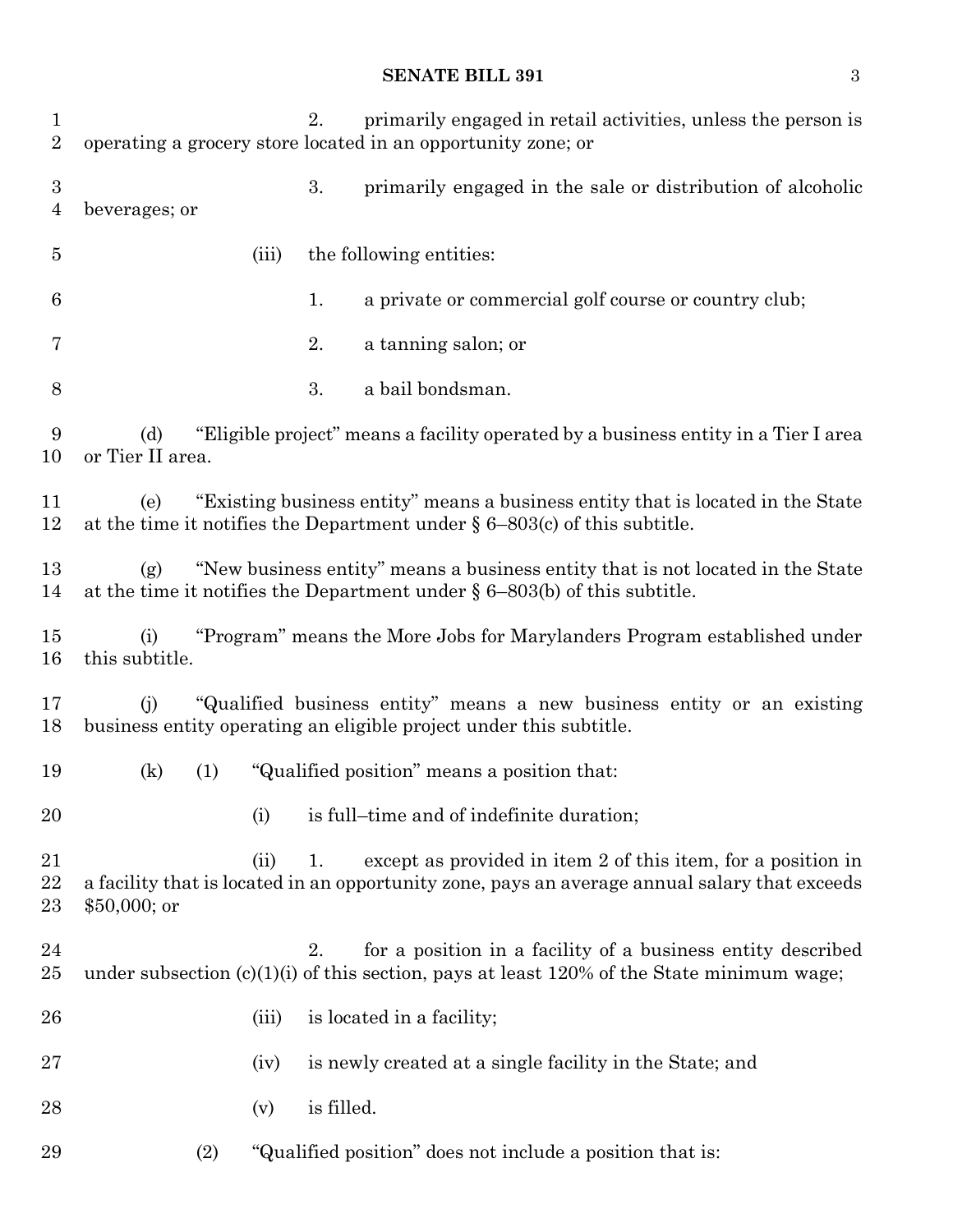#### **SENATE BILL 391**

 (i) created when an employment function is shifted from an existing facility of a business entity in the State to another facility of the same business entity if the position is not a net new job in the State; (ii) created through a change in ownership of a trade or business; (iii) created through a consolidation, merger, or restructuring of a business entity if the position is not a net new job in the State; (iv) created when an employment function is contractually shifted from an existing business entity to another business entity in the State if the position is not a net new job in the State; or 10 (v) filled for a period of less than 12 months. (l) "Tier I area" means: (1) a Tier I county, as defined in § 1–101 of this article; (2) a county designated by the Department that is not a county described in item (1) of this subsection, not to exceed three counties; or (3) an opportunity zone. (m) "Tier II area" means an area that is not an area described in subsection (l) of this section. 6–803. (a) A business entity may apply to the Department to enroll an eligible project in the Program if the eligible project: (1) is in a Tier I area and the business entity intends to create at least five qualified positions at the project location; or (2) is in a Tier II area and the business entity intends to create at least 10 qualified positions at the project location. (b) (1) A new business entity may not be certified as a qualified business entity unless the new business entity: (i) notifies the Department of its intent to seek designation of an eligible project before establishing its facility in the State; and (ii) offers an ongoing job skills enhancement training program or postsecondary education program that is approved by the Department.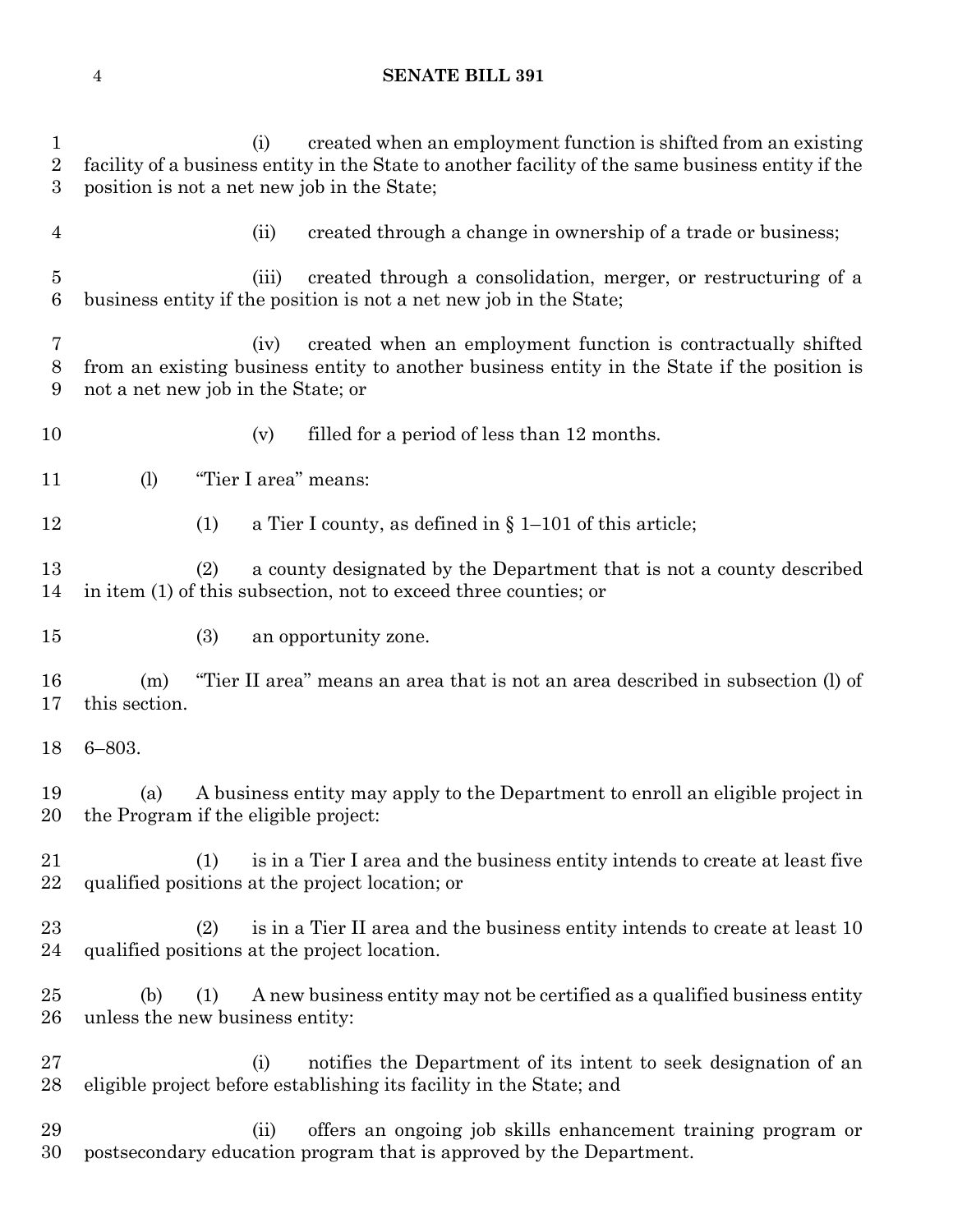**SENATE BILL 391** 5

 (c) (2) An existing business entity may not be certified as a qualified business entity unless the business entity:

 (i) notifies the Department of its intent to seek designation of an eligible project prior to hiring any employees to fill the qualified positions necessary to meet the requirements of this subtitle; and

 (ii) offers an ongoing job skills enhancement training program or postsecondary education program that is approved by the Department.

6–804.

 (a) The Program benefits authorized under this section may be claimed by a qualified business entity for up to 10 consecutive benefit years.

(b) On enrollment in the Program:

(1) a new business entity in a Tier I area is eligible for:

13 (i) a credit against the State income tax, established under § 10–741(b) of the Tax – General Article;

 (ii) a credit against the State property tax, established under § 9–110 of the Tax – Property Article;

 (iii) a refund of sales and use tax paid during the immediately preceding taxable year, as provided under § 11–411 of the Tax – General Article; and

 (iv) a waiver of fees charged by the State Department of Assessments and Taxation, established under § 1–203.1 of the Corporations and Associations Article; and

 (2) except as provided in subsection (c) of this section, an existing business entity that operates an eligible project is eligible for a credit against the State income tax, established under § 10–741(b) of the Tax – General Article.

 (c) The income tax credit established under § 10–741(b) of the Tax – General Article is not available to an existing business entity if the entity moves its facility to another county in the State on or after June 1, 2017.

 (d) If the number of qualified positions at the eligible project decreases to a number less than the number established in the first benefit year, the project shall be removed from the Program and all program benefits terminate.

6–805.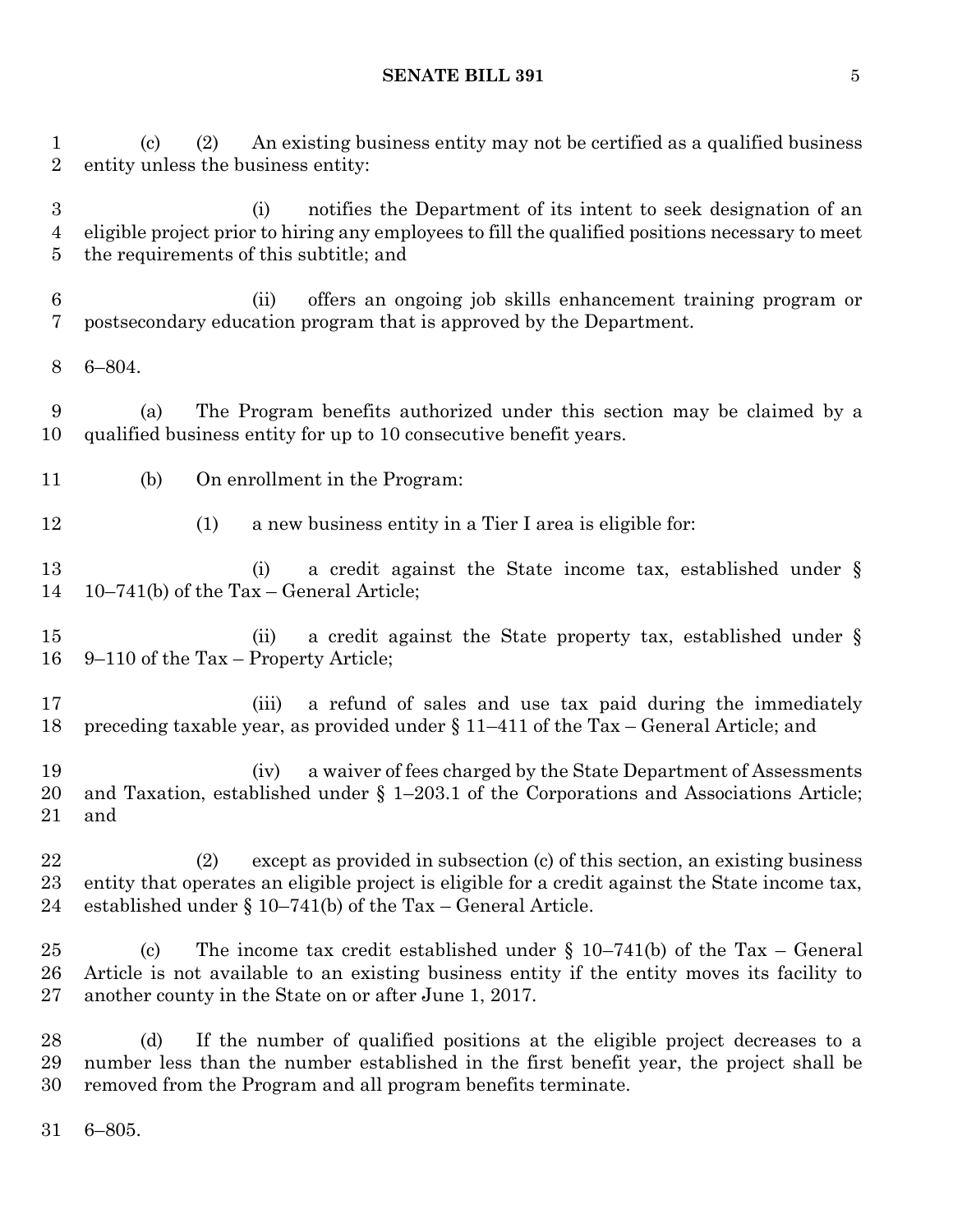|                                  | $6\phantom{1}6$      | <b>SENATE BILL 391</b>                                                                                                                                                                                                                                                             |
|----------------------------------|----------------------|------------------------------------------------------------------------------------------------------------------------------------------------------------------------------------------------------------------------------------------------------------------------------------|
| $\mathbf{1}$                     | (a)                  | The Department shall provide to a qualified business entity a certificate that:                                                                                                                                                                                                    |
| $\overline{2}$                   |                      | certifies the eligible project that is enrolled in the Program;<br>(1)                                                                                                                                                                                                             |
| 3                                |                      | (2)<br>provides the duration of the certification; and                                                                                                                                                                                                                             |
| $\overline{4}$<br>$\overline{5}$ |                      | (3)<br>provides any additional information necessary for the Comptroller and<br>Department to administer the Program.                                                                                                                                                              |
| 6<br>7<br>8<br>9                 | (b)                  | [The] FOR A QUALIFIED BUSINESS ENTITY THAT HAS SUBMITTED<br>(1)<br>THE NOTICE REQUIRED UNDER $\S$ 6-803(B)(1)(I) OR (C)(2)(I) OF THIS SUBTITLE<br>BEFORE JUNE 1, 2022, THE Department may not provide [a] THE qualified business<br>entity a certificate on or after June 1, 2022. |
| 10<br>11<br>12<br>13             |                      | (2)<br>FOR A QUALIFIED BUSINESS ENTITY THAT HAS SUBMITTED THE<br>NOTICE REQUIRED UNDER $\S 6-803(B)(1)(I)$ OR $(C)(2)(I)$ OF THIS SUBTITLE ON OR<br>AFTER JUNE 1, 2022, THE DEPARTMENT MAY NOT PROVIDE THE QUALIFIED<br>BUSINESS ENTITY A CERTIFICATE ON OR AFTER JUNE 1, 2027.    |
| 14                               |                      | Article - Tax - General                                                                                                                                                                                                                                                            |
| 15                               | $10 - 741.$          |                                                                                                                                                                                                                                                                                    |
| 16                               | (a)                  | In this section the following words have the meanings indicated.<br>(1)                                                                                                                                                                                                            |
| 17<br>18                         | Development Article. | "Business entity" has the meaning stated in $\S$ 6–801 of the Economic<br>(2)                                                                                                                                                                                                      |
| 19                               |                      | "Department" means the Department of Commerce.<br>(3)                                                                                                                                                                                                                              |
| 20<br>21                         | Development Article. | "Eligible project" has the meaning stated in $\S$ 6–801 of the Economic<br>(4)                                                                                                                                                                                                     |
| 22<br>23                         |                      | "Existing business entity" has the meaning stated in $\S$ 6–801 of the<br>(5)<br>Economic Development Article.                                                                                                                                                                     |
| 24<br>$25\,$                     |                      | "New business entity" has the meaning stated in $\S$ 6–801 of the<br>(6)<br>Economic Development Article.                                                                                                                                                                          |
| 26<br>$27\,$                     |                      | "Qualified business entity" has the meaning stated in $\S$ 6–801 of the<br>(7)<br>Economic Development Article.                                                                                                                                                                    |
| 28<br>29                         | Development Article. | "Qualified position" has the meaning stated in $\S 6-801$ of the Economic<br>(8)                                                                                                                                                                                                   |
|                                  |                      |                                                                                                                                                                                                                                                                                    |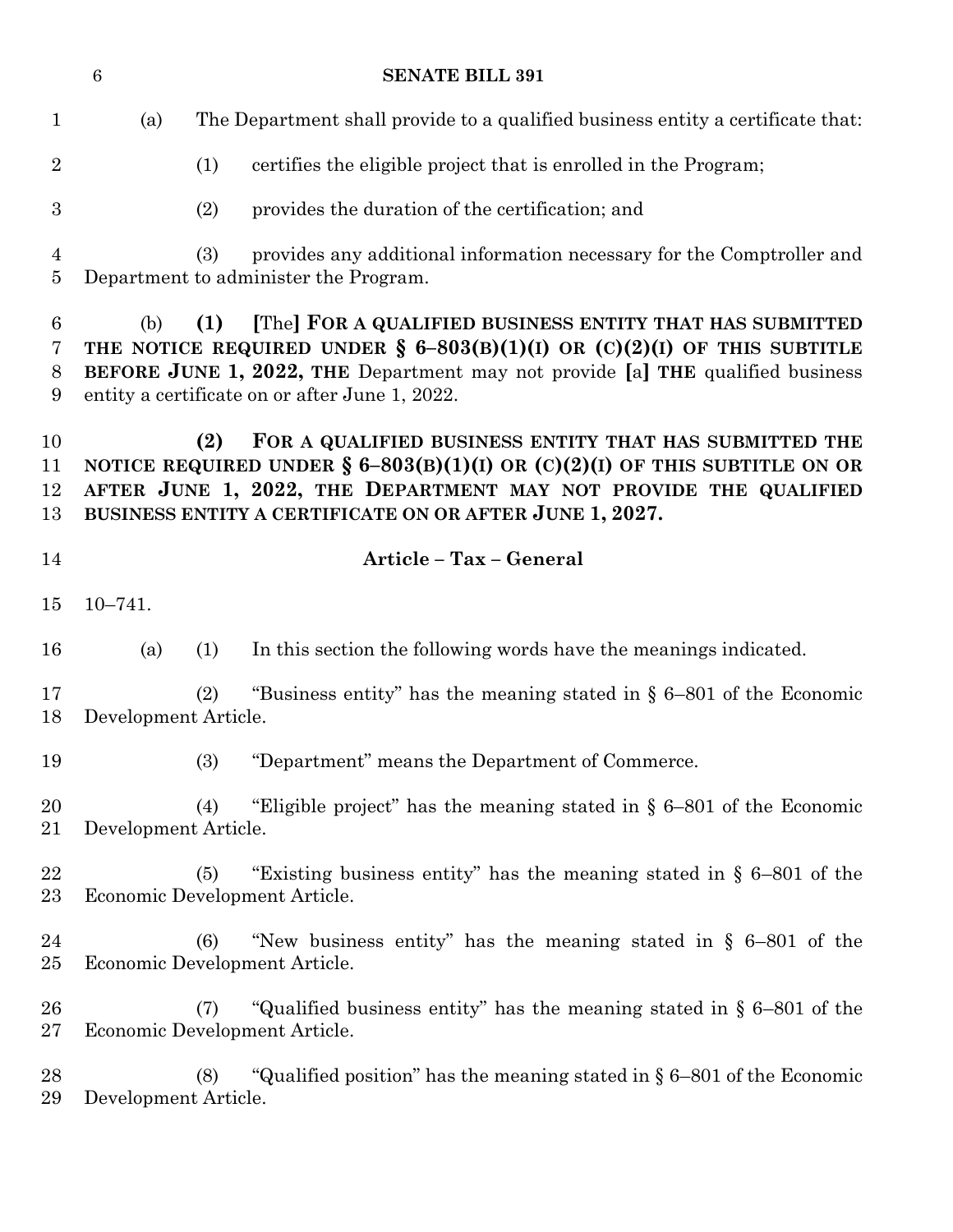(9) "Tier I area" has the meaning stated in § 6–801 of the Economic Development Article.

 (10) "Tier II area" has the meaning stated in § 6–801 of the Economic Development Article.

 (b) (1) Subject to the limitations of this section, an individual or corporation that is a new business entity that operates an eligible project in a Tier I area or an existing business entity that operates an eligible project may claim a credit against the State income tax equal to the amount stated in the final tax credit certificate approved by the Department for an eligible project.

 (2) The amount of the credit authorized under paragraph (1) of this subsection is equal to the product of:

12 (i) the State employer withholding amount, which is equal to the highest tax rate listed in § 10–105(a) of this title; and

14 (ii) the total amount of wages paid for each qualified position at an eligible project.

 (3) If the tax credit allowed under this section in any taxable year exceeds the total tax otherwise payable by the qualified business entity for that taxable year, the qualified business entity may claim a refund in the amount of the excess.

 (c) (1) On enrollment in the More Jobs for Marylanders Program established under Title 6, Subtitle 8 of the Economic Development Article, a qualified business entity shall apply to the Department for a tax credit certificate.

 (2) The application shall be in the form and shall contain the information the Department requires.

 (3) (i) Subject to subsections (d) and (e) of this section, the Department may issue a tax credit certificate to a qualified business entity in an amount not to exceed the amount determined under subsection (b)(2) of this section.

27 (ii) In determining the allocation of the aggregate tax credit amounts available in a fiscal year as provided under subsection (d) of this section, the Department shall give priority to applications for eligible projects in a Tier I area, as defined under § 6–801 of the Economic Development Article.

 (d) (1) In this subsection, "Reserve Fund" means the More Jobs for Marylanders Tax Credit Reserve Fund established under paragraph (2) of this subsection.

 (2) (i) There is a More Jobs for Marylanders Tax Credit Reserve Fund that is a special continuing, nonlapsing fund that is not subject to § 7–302 of the State Finance and Procurement Article.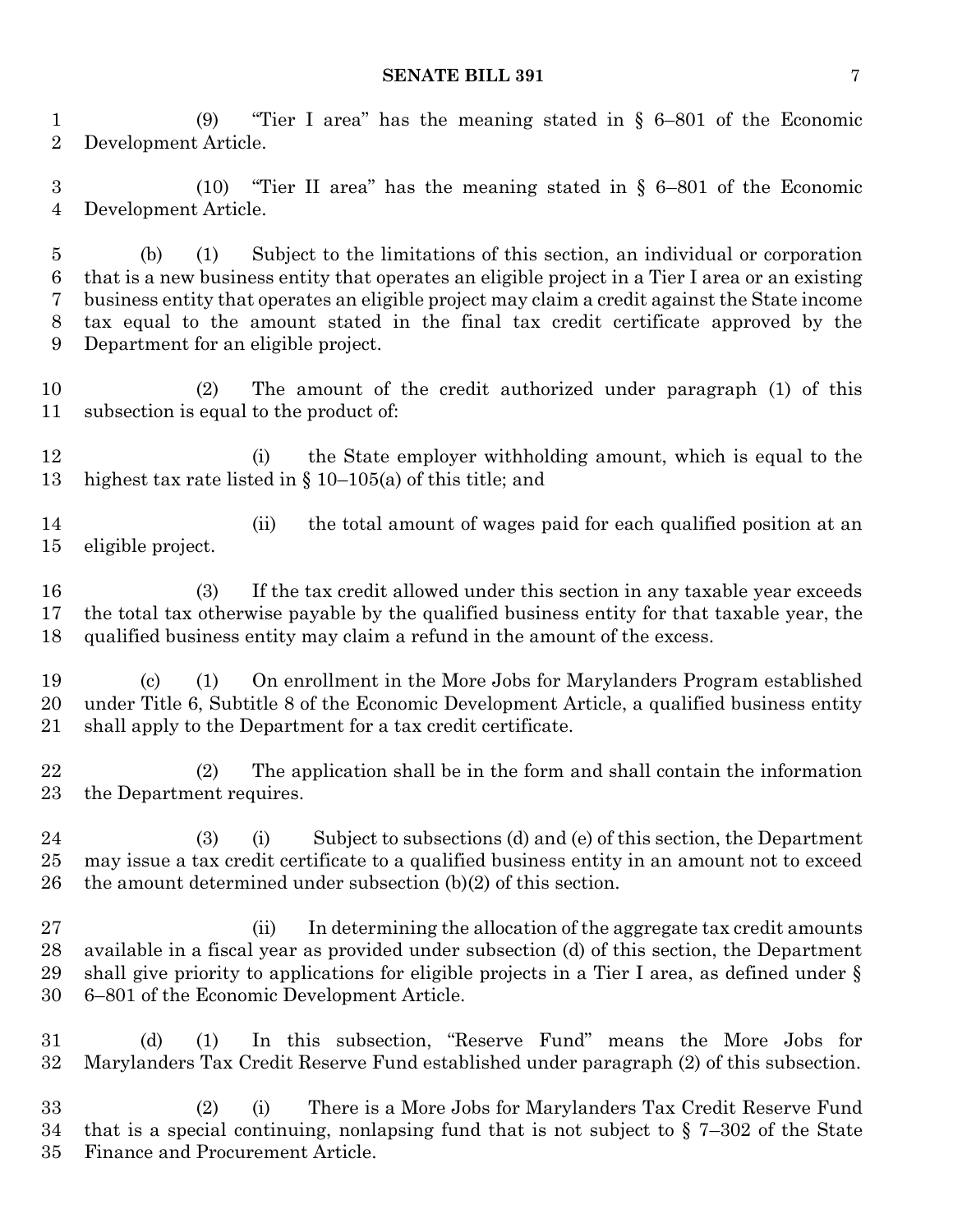#### **SENATE BILL 391**

 (ii) The money in the Reserve Fund shall be invested and reinvested by the Treasurer, and interest and earnings shall be credited to the General Fund. (3) (i) Subject to the limitations of this subsection, the Department shall issue an initial tax credit certificate in an amount equal to a percentage of total wages paid for each qualified position at an eligible project as calculated under subsection (b)(2) of this section. (ii) An initial tax credit certificate issued under this subsection shall state the maximum amount of tax credit for which the qualified business entity is eligible. (iii) 1. Except as otherwise provided in this subparagraph, for any fiscal year, the Department may not issue initial tax credit certificates for credit amounts in the aggregate totaling more than \$9,000,000 in a fiscal year. 12 2. If the aggregate credit amounts under initial tax credit certificates issued in a fiscal year total less than the maximum provided under subsubparagraph 1 of this subparagraph, any excess amount shall remain in the Reserve Fund and may be issued under initial tax credit certificates for the next fiscal year. 3. For any fiscal year, if funds are transferred from the Reserve Fund under the authority of any provision of law other than under paragraph (4) of this subsection, the maximum credit amounts in the aggregate for which the Department may issue initial tax credit certificates shall be reduced by the amount transferred. (iv) For fiscal year 2019 and each fiscal year thereafter, the Governor shall include in the annual budget bill an appropriation to the Reserve Fund in an amount that is no less than the amount the Department reports is necessary under subsection (e) of this section to: 24 1. maintain the current level of manufacturing activity in the State; 2. attract new manufacturing activity to the State; and 27 3. attract new businesses to and encourage the expansion of existing businesses within opportunity zones in the State. 29 (v) Notwithstanding the provisions of  $\S 7-213$  of the State Finance and Procurement Article, the Governor may not reduce an appropriation to the Reserve Fund in the State budget as approved by the General Assembly. (vi) Based on an amount equal to a percentage of the total actual wages paid for each qualified position at an eligible project as calculated under subsection (b)(2) of this section, the Department shall issue a final tax credit certificate to the qualified business entity.